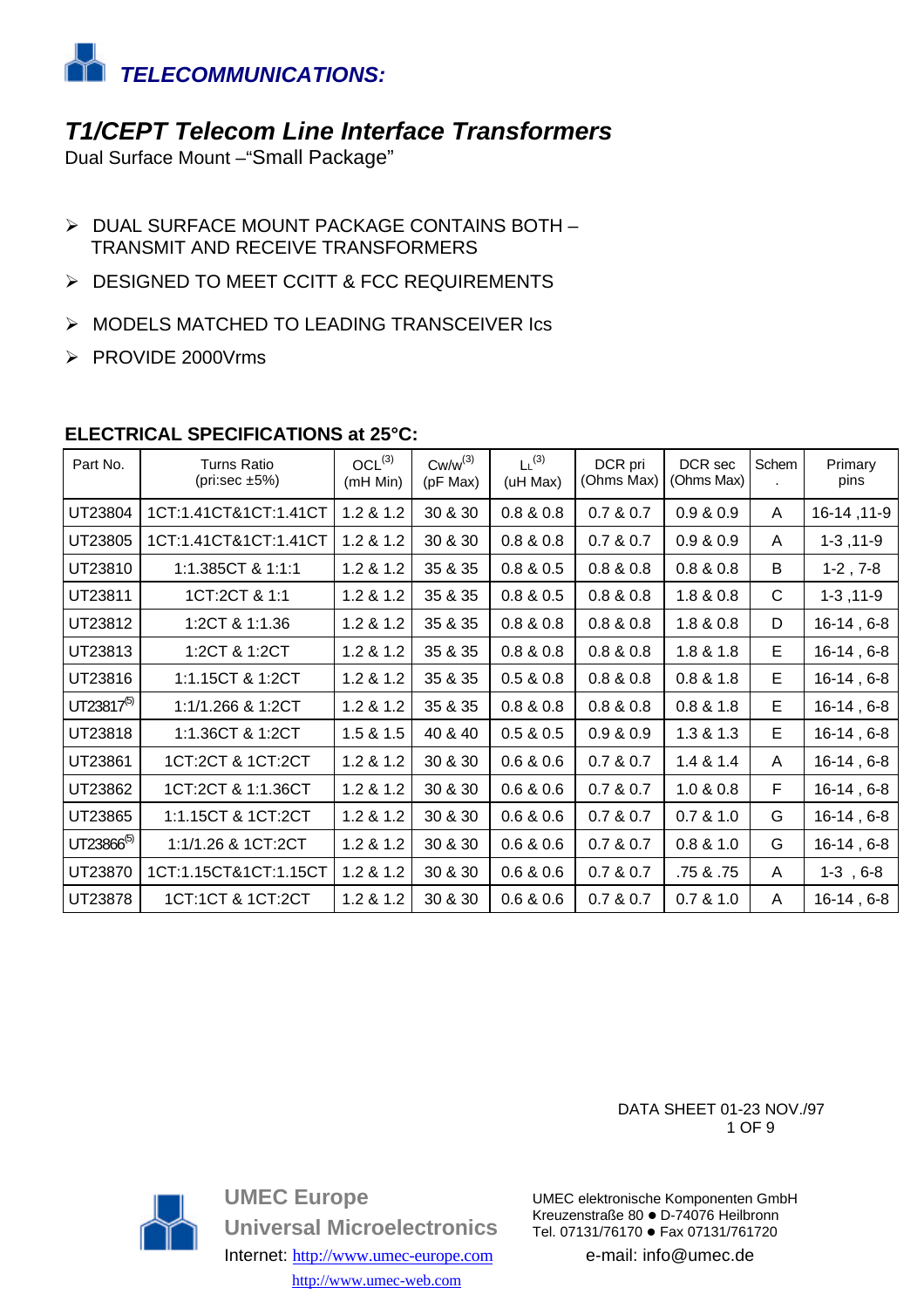

## *T1/CEPT Telecom Line Interface Transformers*

*Dual Surface Mount –"Small Package"*

#### **Package & Schematics**







 $XX = \pm 25$ mm





 DATA SHEET 01-23 JAN./98  $2$  OF 9



**UMEC Europe Universal Microelectronics** Internet: http://www.umec-europe.com http://www.umec-web.com

UMEC elektronische Komponenten GmbH Kreuzenstraße 80 · D-74076 Heilbronn Tel. 07131/76170 · Fax 07131/761720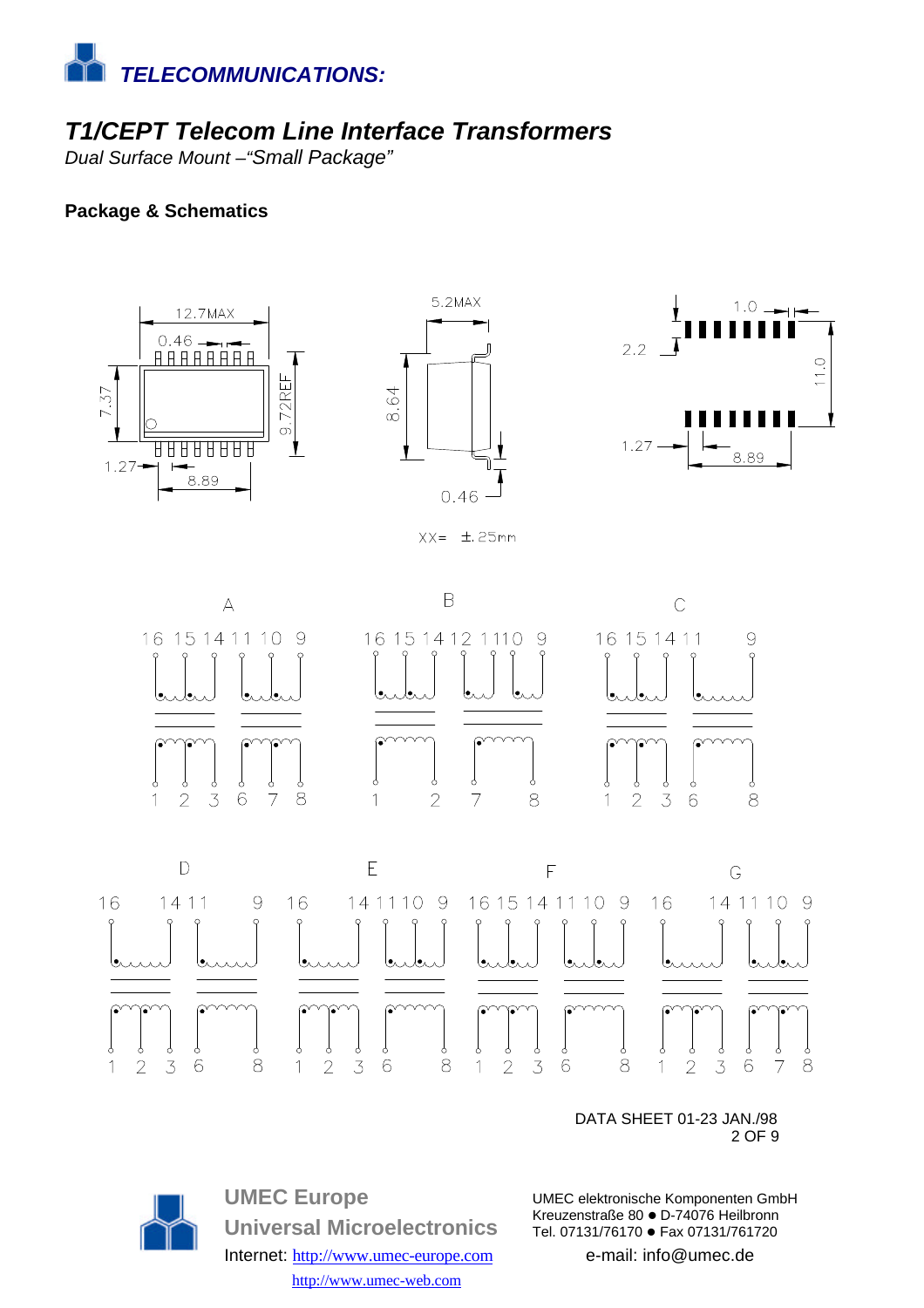

## T<sub>1</sub>/CEPT Telecom Line Interface Transformers

**Dual Surface Mount** 

- > EXTENDED AND STANDARD TEMPERATURE RANGE MODELS
- > DUAL SURFACE MOUNT PACKAGE CONTAINS BOTH -TRANSMIT AND RECEIVE TRANSFORMERS
- > DESIGNED TO MEET CCITT & FCC REQUIREMENTS
- > ET-CONSTANT: ALL COILS HAVE AN ET-CONSTANT OF 10V-usec minimum
- > PROVIDE 1500Vrms ISOLATION

#### ELECTRICAL SPECIFICATIONS at 25°C:

| Part No.                                         | <b>Turns Ratio</b><br>(pri:sec $\pm 5\%$ ) | $OCL^{(3)}$<br>(mH Min) | $Cw/w^{(3)}$<br>(pF Max) | $L^{(3)}$<br>(uH Max) | DCR pri<br>(Ohms Max) | DCR sec<br>(Ohms Max) | Schem. | Primary<br>pins |
|--------------------------------------------------|--------------------------------------------|-------------------------|--------------------------|-----------------------|-----------------------|-----------------------|--------|-----------------|
| Extended Temperature Range Models <sup>(1)</sup> |                                            |                         |                          |                       |                       |                       |        |                 |
| $UT23821^{(4)}$                                  | 1CT:2CT & 1CT:2CT                          | 1.2 & 1.2               | 50 & 50                  | 0.8 & 0.8             | 1.0 & 1.0             | 1.7 & 1.7             | 1E     | 12-10, 4-6      |
| UT23822                                          | 1CT:2CT & 1:1.36CT                         | 1.6 & 1.6               | 60 & 55                  | 1.0 & 0.8             | 1.7 & 1.7             | 2.0 & 1.7             | 2E     | 12-10, 4-6      |
| UT23825                                          | 1:1.15CT & 1CT:2CT                         | 1.6 & 1.6               | 60 & 50                  | 0.8 & 0.8             | 1.0 & 1.0             | 1.0 & 2.0             | 4E     | 12-10, 4-6      |
| $UT23826^{(6)}$                                  | 1:1/1.266 & 1:2CT                          | 1.2 & 1.2               | 50 & 60                  | 0.8 & 0.8             | 1.0 & 1.0             | 1.1 & 8 & 1.7         | 5E     | 12-10, 4-6      |
| UT23827(5)                                       | 1:2CT & 2:1                                | 1.6 & 1.6               | 55 & 40                  | 1.3 & 1.3             | 1.1 & 8 & 1.1         | 1.1 & 0.7             | 6E     | $1-3, 4-6$      |
| UT23828                                          | 1CT:1CT & 1CT:1CT                          | 1.2 & 1.2               | 50 & 50                  | 0.8 & 0.8             | 1.0 & 1.0             | 1.0 & 1.0             | 1E     | $1-3, 4-6$      |
| UT23874                                          | 1CT:1.15CT&1CT:1.15CT                      | 1.2 & 1.2               | 50 & 50                  | 0.8 & 0.8             | 1.2 & 1.2             | 1.4 & 1.4             | 1E     | $1-3, 4-6$      |
| UT23877                                          | 1CT:1CT & 1CT:2CT                          | 1.2 & 1.2               | 50 & 50                  | 0.8 & 0.8             | 1.0 & 1.0             | 1.0 & 1.8             | 1E     | $1-3, 4-6$      |
| UT23882                                          | 1CT:1.15CT & 1CT:1CT                       | 1.6 & 1.6               | 60 & 60                  | 0.8 & 0.8             | 1.2 & 1.2             | 1.4 & 1.2             | 1E     | 12-10, 4-6      |
| UT23884                                          | 1CT:1.36CT&1CT:1.36CT                      | 1.2 & 1.2               | 50 & 50                  | 0.8 & 0.8             | 1.2 & 1.2             | 1.4 & 1.4             | 1E     | $1-3, 4-6$      |
| UT23887                                          | 1CT:1.41CT&1CT:1.41CT                      | 1.2 & 1.2               | 50 & 50                  | 0.8 & 0.8             | 0.9 & 0.9             | 1.2 & 1.2             | 1E     | 12-10, 9-7      |
| UT23881                                          | 1CT:2.3CT & 1CT:2CT                        | 1.2 & 1.2               | 60 & 50                  | 0.8 & 0.8             | 1.2 & 1.2             | 2.1 & 2.1             | 1E     | 10-12, 4-6      |
| <b>Standard Temperature Range Models</b>         |                                            |                         |                          |                       |                       |                       |        |                 |
| $UT23761^{(4)}$                                  | 1CT:2CT & 1CT:2CT                          | 1.2 & 1.2               | 35 & 35                  | 0.6 & 0.6             | 0.7 & 0.7             | 1.2 & 1.2             | 1E     | 12-10, 4-6      |
| UT23762                                          | 1CT:2CT & 1:1.36CT                         | 1.2 & 1.2               | 35 & 37                  | 0.6 & 0.8             | 0.7 & 0.7             | 1.2 & 0.9             | 2E     | 12-10, 4-6      |
| UT23763                                          | 1:2CT & 1:1.14CT                           | 1.2 & 1.2               | 40 & 35                  | 0.55 & 0.8            | 0.7 & 0.7             | 1.2 & 0.9             | 5E     | 12-10, 4-6      |
| UT23764                                          | 1CT:2CT & 1:1                              | 1.2 & 1.2               | 30 & 30                  | $0.55^{(2)}$ & 0.8    | 0.7 & 0.7             | 1.2 & 0.7             | 3E     | $1-3$ , $5-6$   |
| UT23765                                          | 1:1.15CT & 1CT:2CT                         | 1.5 & 1.2               | 35 & 35                  | 0.6 & 0.6             | 0.7 & 0.7             | 0.9 & 1.2             | 4E     | 12-10, 4-6      |
| UT23766 <sup>(6)</sup>                           | 1:1/1.266 & 1:2CT                          | 1.5 & 1.2               | 40 & 40                  | 0.4 & 0.5             | 0.7 & 0.7             | 0.9 & 1.2             | 5E     | 12-10, 4-6      |
| UT23769                                          | 1CT:2CT & 1:1.08CT                         | 1.2 & 1.2               | 40 & 30                  | 0.6 & 0.6             | 0.7 & 0.7             | 1.1 & 0.9             | 2E     | 12-10, 4-6      |
| $UT23736^{(6)}$                                  | 1:1/1.266 & 1:1/1.266                      | 1.5 & 1.5               | 45 & 45                  | 0.4 & 0.4             | 0.8 & 0.8             | 1.0 & 1.0             | 7E     | 12-10, 9-7      |



**UMEC Europe Universal Microelectronics** Internet: http://www.umec-europe.com http://www.umec-web.com

DATA SHEET 01-23 NOV./97 3 OF 9

UMEC elektronische Komponenten GmbH Kreuzenstraße 80 · D-74076 Heilbronn Tel. 07131/76170 · Fax 07131/761720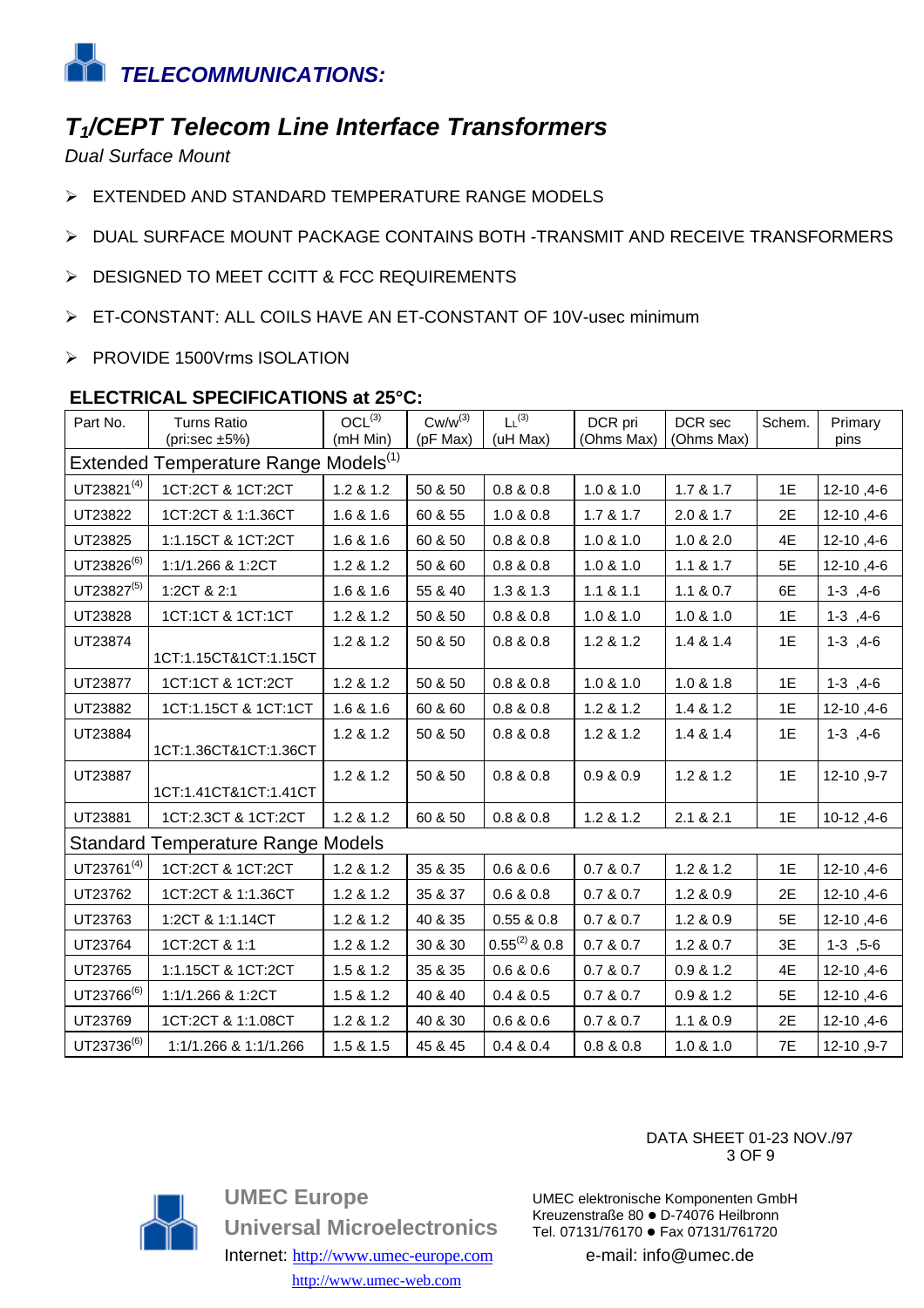*TELECOMMUNICATIONS: T1/CEPT Telecom Line Interface Transformers*

*Dual Surface Mount –"Small Package* "

#### **Dimensions:**







 DATA SHEET 01-23 NOV./97  $4$  OF 9

> UMEC elektronische Komponenten GmbH Kreuzenstraße 80 · D-74076 Heilbronn Tel. 07131/76170 · Fax 07131/761720

> > e-mail: info@umec.de



**UMEC Europe Universal Microelectronics** Internet: http://www.umec-europe.com http://www.umec-web.com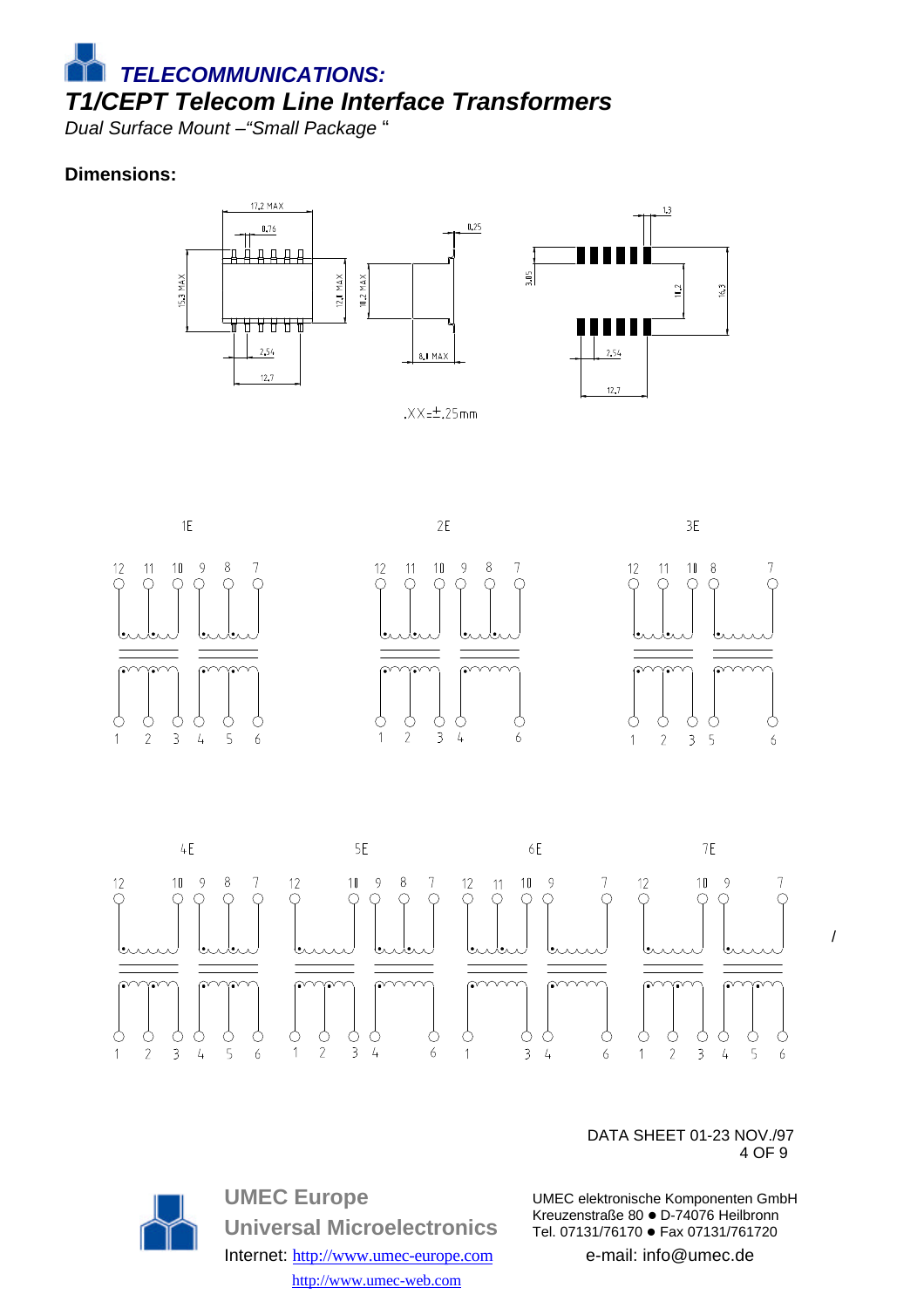

### *T1/CEPT Telecom Line Interface Transformers Single Through Hole*

- > EXTENDED AND STANDARD TEMPERATURE RANGE MODELS.
- > DESIGNED TO MEET CCITT & FCC REQUIREMENTS
- ▶ ET-CONSTANT: ALL COILS HAVE AN ET-CONSTANT OF 10 V-usec minimum
- > PROVIDE 1500Vrms ISOLATION

#### **ELECTRICAL SPECIFICATIONS at 25°C**

| Part No.                                         | Turns Ratio<br>(pri:sec $\pm 5\%$ ) | $OCL^{(3)}$<br>(mH Min) | $Cw/w^{(3)}$<br>(pF Max) | L <sup>(3)</sup><br>(uH Max) | DCR pri<br>(Ohms<br>Max) | DCR sec<br>(Ohms<br>Max) | Schem.    | Primary<br>pins          |
|--------------------------------------------------|-------------------------------------|-------------------------|--------------------------|------------------------------|--------------------------|--------------------------|-----------|--------------------------|
| <b>Standard Temperature Range Models</b>         |                                     |                         |                          |                              |                          |                          |           |                          |
| UT23931                                          | 1:1:1(2CT)                          | 1.2                     | 25                       | 0.5                          | 0.7                      | 0.7 & 0.7                | 2S        | $1 - 2$                  |
| UT23932                                          | 1:1:1                               | $\overline{2}$          | 40                       | 0.5                          | 0.7                      | 0.7                      | 2S        | $1 - 2$                  |
| UT23933                                          | 1CT:3CT                             | 1.2                     | 30                       | 0.5                          | 0.7                      | 1.6                      | 4S        | $1 - 5$                  |
| UT23934                                          | 1:1                                 | 1.2                     | 25                       | 0.5                          | 0.7                      | 0.7                      | 1S        | $1 - 2$                  |
| UT23935                                          | 1:1CT                               | 0.06                    | 23                       | 0.75                         | 0.6                      | 0.6                      | 3S        | $2 - 6$                  |
| UT23936                                          | 1CT:1                               | 1.2                     | 25                       | 0.8                          | 0.7                      | 0.7                      | 3S        | $1 - 5$                  |
| UT23937                                          | 1:1.36                              | 1.2                     | 35                       | 0.8                          | 0.7                      | 0.8                      | 1S        | $5-6$                    |
| UT23938                                          | 1:1.26CT                            | 0.06                    | 23                       | 0.75                         | 0.6                      | 0.6                      | 3S        | $2 - 6$                  |
| UT23940                                          | 1:1:1.58                            | 0.3                     | 30                       | 0.6                          | 0.4 & 0.4                | 0.6                      | 2S        | $1-4(2,3 \, \text{sh.})$ |
| UT23941 <sup>(5)</sup>                           | 1:1:2                               | 0.8                     | 30                       | 0.6                          | 0.4 & 0.4                | 0.6                      | 2S        | $1-4(2,3 \, \text{sh.})$ |
| UT23942                                          | 1:1:2.62                            | 0.8                     | 30                       | 0.4                          | 0.4 & 0.4                | 0.6                      | 2S        | $1-4(2,3 \, \text{sh.})$ |
| UT23943                                          | 1CT:2CT                             | 1.2                     | 30                       | $\underline{0.55}^{(2)}$     | 0.7                      | 1.2                      | 4S        | $1 - 5$                  |
| UT23945                                          | 2.53CT:1                            | $\overline{2}$          | 20                       | 1.5                          | 1                        | 0.5                      | 3S        | $1 - 5$                  |
| UT23351                                          | 1:2CT                               | 1.2                     | 40                       | 0.5                          | 0.7                      | 1.2                      | 3S        | $2 - 6$                  |
| UT23352                                          | 1:2CT                               | $\overline{2}$          | 40                       | 0.5                          | 0.7                      | 1.4                      | 3S        | $2 - 6$                  |
| UT23363                                          | 1:4CT                               | 0.5                     | 40                       | $\mathbf{1}$                 | 0.5                      | 1.5                      | 5S        | $1 - 5$                  |
| UT23379                                          | 1:1.14CT                            | 1.2                     | 35                       | 0.8                          | 0.7                      | 0.8                      | <b>5S</b> | $1 - 5$                  |
| UT23388                                          | 1:1.15CT                            | 1.5                     | 35                       | 0.6                          | 0.7                      | 0.9                      | 3S        | $2 - 6$                  |
| UT23389 $^{(6)}$                                 | 1:1/1.266                           | 1.5                     | 35                       | 0.4                          | 0.7                      | 0.9                      | 3S        | $2 - 6$                  |
| UT23403                                          | 1:1.266CT                           | 1.5                     | 18                       | 0.8                          | 0.8                      | 0.92                     | 3S        | $2 - 6$                  |
| UT23415                                          | 1CT:2CT                             | 1.2                     | 30                       | 0.55                         | 0.7                      | 1.2                      | 4S        | $1 - 5$                  |
| UT23558                                          | 1:2.3CT                             | 1.2                     | 35                       | 0.8                          | 0.7                      | 1.2                      | 5S        | $1 - 5$                  |
| UT23586                                          | 1:1.36CT                            | 1.2                     | 35                       | 0.8                          | 0.7                      | 0.9                      | <b>5S</b> | $1 - 5$                  |
| UT23755                                          | 1CT:1CT                             | 1.2                     | 25                       | 0.8                          | 0.8                      | 0.8                      | 4S        | $1 - 5$                  |
| Extended Temperature Range Models <sup>(1)</sup> |                                     |                         |                          |                              |                          |                          |           |                          |
| UT23340                                          | 1:1.36                              | 1.2                     | 35                       | 0.8                          | 0.9                      | 1.2                      | 1S        | $5-6$                    |
| UT23770                                          | 1:1.15CT                            | 1.5                     | 40                       | 0.8                          | 0.9                      | $\mathbf{1}$             | 3S        | $2 - 6$                  |
| UT23771                                          | 1CT:2CT                             | 1.2                     | 45                       | 0.6                          | $\mathbf{1}$             | $\boldsymbol{2}$         | 4S        | $2 - 6$                  |
| UT23778                                          | 1CT:1CT                             | 1.2                     | 50                       | $1.1$                        | $\mathbf{1}$             | $\mathbf 1$              | 4S        | $1 - 5$                  |



UMEC elektronische Komponenten GmbH Kreuzenstraße 80 · D-74076 Heilbronn Tel. 07131/76170 · Fax 07131/761720

e-mail: info@umec.de



**UMEC Europe Universal Microelectronics** Internet: http://www.umec-europe.com

http://www.umec-web.com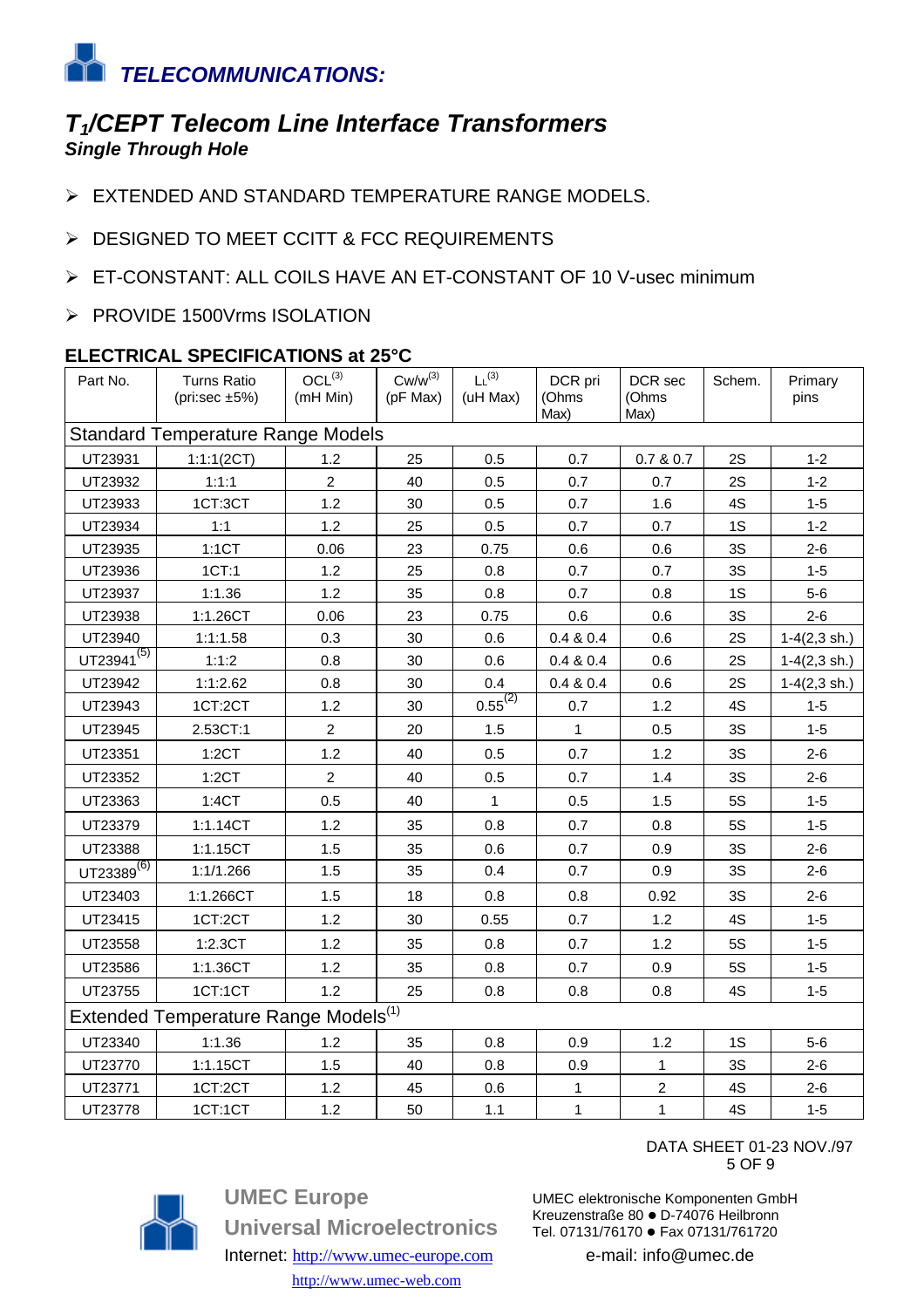

## *T1/CEPT Telecom Line interface transformers single through hole*





 DATA SHEET 01-23 NOV./97  $\sim$  6 OF 9



e-mail: info@umec.de



**UMEC Europe Universal Microelectronics** Internet: http://www.umec-europe.com http://www.umec-web.com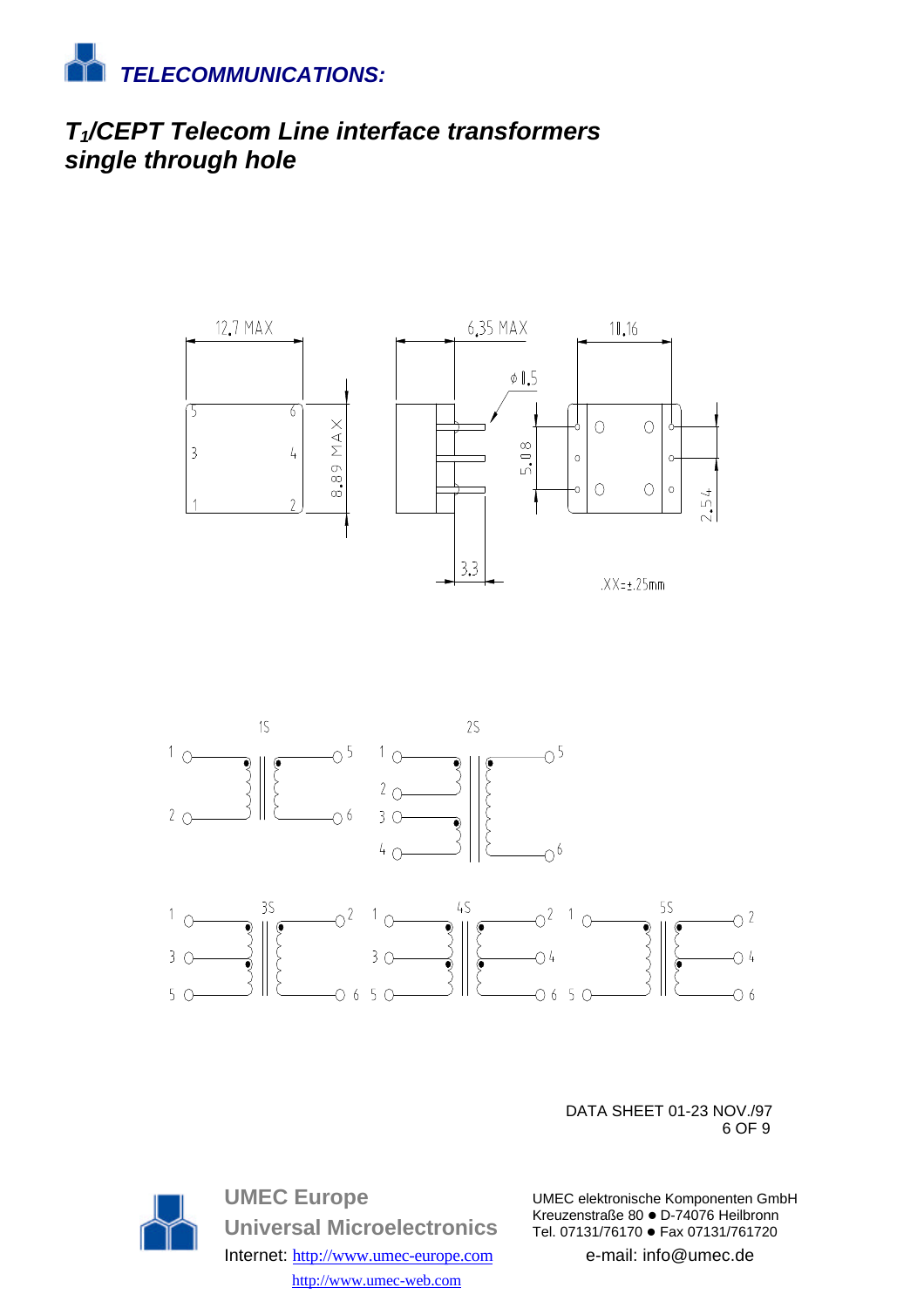

### *T1/CEPT Telecom Line Interface Transformers Dual Through Hole*

- ▶ EXTENDED AND STANDARD TEMPERATURE RANGE MODELS
- > DESIGNED TO MEET CCITT & FCC REQUIREMENTS
- ▶ ET-CONSTANT: ALL COILS HAVE AN ET-CONSTANT OF 10 V-usec minimum
- ▶ PROVIDE 1500Vrms ISOLATION

#### **ELECTRICAL SPECIFICATIONS at 25°C:**

| Part No.                                         | <b>Turns Ratio</b><br>(pri:sec $\pm 5\%$ ) | OCL <sup>(3)</sup><br>(mH Min) | $Cw/w^{(3)}$<br>(pF Max) | $L^{(3)}$<br>(uH Max) | DCR pri<br>(Ohms<br>Max) | DCR sec<br>(OhmsMax) | Schem | Primary<br>Pins  |
|--------------------------------------------------|--------------------------------------------|--------------------------------|--------------------------|-----------------------|--------------------------|----------------------|-------|------------------|
|                                                  | <b>Standard Temperature Range Models</b>   |                                |                          |                       |                          |                      |       |                  |
| UT23951                                          | 1:2CT & 1:2CT                              | 1.2 & 1.2                      | 35 & 35                  | 0.5 & 0.5             | 0.7 & 0.7                | 1.2 & 1.2            | 1D    | 14-12, 5-7       |
| UT23952                                          | 1:2CT & 1:1.36                             | 1.2 & 1.2                      | 35 & 35                  | 0.5 & 0.8             | 0.8 & 0.8                | 1.2 & 1.0            | 2D    | 14-12, 5-7       |
| UT23953                                          | 1:2CT & 1:2CT                              | 2.0 & 2.0                      | 50 & 50                  | 0.6 & 0.6             | 0.7 & 0.7                | 1.2 & 1.2            | 3D    | 14-12,10-8       |
| UT23954                                          | 1CT:2CT & 1:1                              | 1.2 & 1.2                      | 30 & 30                  | $0.55^{(2)}$ & 0.5    | 0.7 & 0.7                | 1.2 & 0.7            | 4D    | $1-3, 5-7$       |
| UT23955                                          | 1:1.26CT & 1.58:1                          | 0.8 & 0.8                      | 30 & 30                  | 0.5 & 0.5             | 0.6 & 0.6                | 0.7 & 0.3            | 5D    | $1-3, 5-7$       |
| UT23956 <sup>(5)</sup>                           | 1:1CT & 2:1                                | 0.8 & 0.8                      | 30 & 30                  | 0.6 & 0.6             | 0.5 & 0.5                | 0.5 & 0.2            | 5D    | $1-3, 5-7$       |
| UT23957                                          | 1:1.31CT & 2.62:1                          | 1.2 & 1.2                      | 30 & 30                  | 0.8 & 0.8             | 0.6 & 0.6                | 0.5 & 0.3            | 5D    | $1-3, 5-7$       |
| UT23958                                          | 1:1 & 1CT:1                                | 1.2 & 1.2                      | 30 & 30                  | 0.6 & 0.8             | 0.7 & 0.7                | 0.7 & 0.7            | 5D    | $5-7, 14-12$     |
| UT23959                                          | 1:1CT & 2.53CT;1                           | 0.0682.0                       | 23 & 25                  | 0.75& 1.5             | 0.6 & 1.0                | 0.6 & 0.7            | 3D    | $10-8$ , 1-3     |
| UT23960                                          | 1:1CT & 2CT:1                              | 0.06& 1.2                      | 25 & 30                  | 0.75& 0.8             | 0.6 & 0.7                | 0.6 & 0.7            | 3D    | $10-8$ , 1-3     |
| UT23565                                          | 1:1.15CT & 1:2CT                           | 1.5 & 1.2                      | 35 & 40                  | 0.6 & 0.5             | 0.7 & 0.7                | 1.1 & 81.3           | 1D    | 14-12, 5-7       |
| $UT23566^{(6)}$                                  | 1:1/1.266 & 1:2CT                          | 1.5 & 1.2                      | 40 & 40                  | 0.5 & 0.4             | 0.7 & 0.7                | 0.9 & 1.3            | 1D    | 14-12, 5-7       |
| Extended Temperature Range Models <sup>(1)</sup> |                                            |                                |                          |                       |                          |                      |       |                  |
| UT23567                                          | 1:1.15CT & 1:2CT                           | 1.5 & 1.2                      | 40 & 60                  | 0.8 & 0.8             | 0.9 & 0.9                | 1.0 & 1.7            | 1D    | $14 - 12, 5 - 7$ |
| UT23568 <sup>(6)</sup>                           | 1:1/1.266 & 1:2CT                          | 1.5 & 1.2                      | 50 & 60                  | 0.8 & 0.8             | 0.9 & 0.9                | 1.0 & 1.7            | 1D    | $14 - 12, 5 - 7$ |
| UT23774                                          | 1CT:2CT & 1:1.36CT                         | 1.2 & 1.2                      | 50 & 50                  | 0.96& 0.8             | 1.0 & 1.0                | 1.7 & 1.2            | 6D    | 14-12,5-7        |
| $UT23618^{(7)}$                                  | 1CT:1CT&3CT:1CT:0.25                       | $1.2832.0^{(7)}$               | 40 & 65                  | 0.8 & 0.8             | 1.0 & 3.0                | 1.0 & 1.2            | 7D    | $1-3, 11-9$      |
| UT23950                                          | 1CT:1CT &<br>1CT:3CT:1                     | 1.2 & 0.6                      | 40 & 40                  | 0.8 & 0.8             | 1.0 & 0.8                | 1.0 & 2.0            | 7D    | $1-3, 4-6$       |

 DATA SHEET 01-23 NOV./97 The state of the state of the state of the state of the state of the state of the state of the state of the state of the state of the state of the state of the state of the state of the state of the state of the state of t



**UMEC Europe Universal Microelectronics** Internet: http://www.umec-europe.com http://www.umec-web.com

UMEC elektronische Komponenten GmbH Kreuzenstraße 80 · D-74076 Heilbronn Tel. 07131/76170 · Fax 07131/761720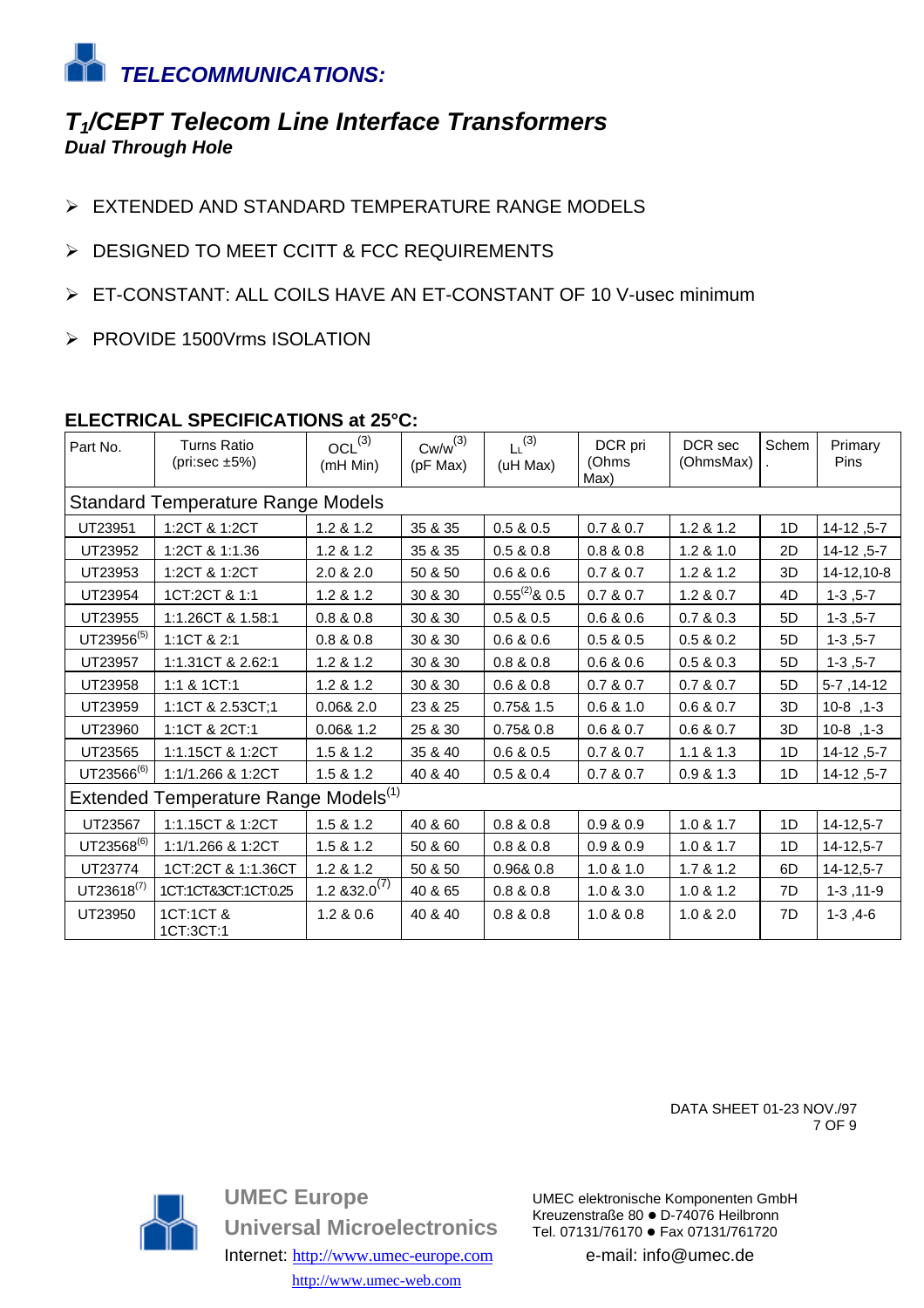

### *T1/CEPT TELECOM LINE INTERFACE TRANSFORMERS DUAL THROUGH HOLE*





DATA SHEET 01-23 NOV./97  $8$  OF 9



**UMEC Europe Universal Microelectronics** Internet: http://www.umec-europe.com http://www.umec-web.com

UMEC elektronische Komponenten GmbH Kreuzenstraße 80 · D-74076 Heilbronn Tel. 07131/76170 · Fax 07131/761720

 $\overline{7}$